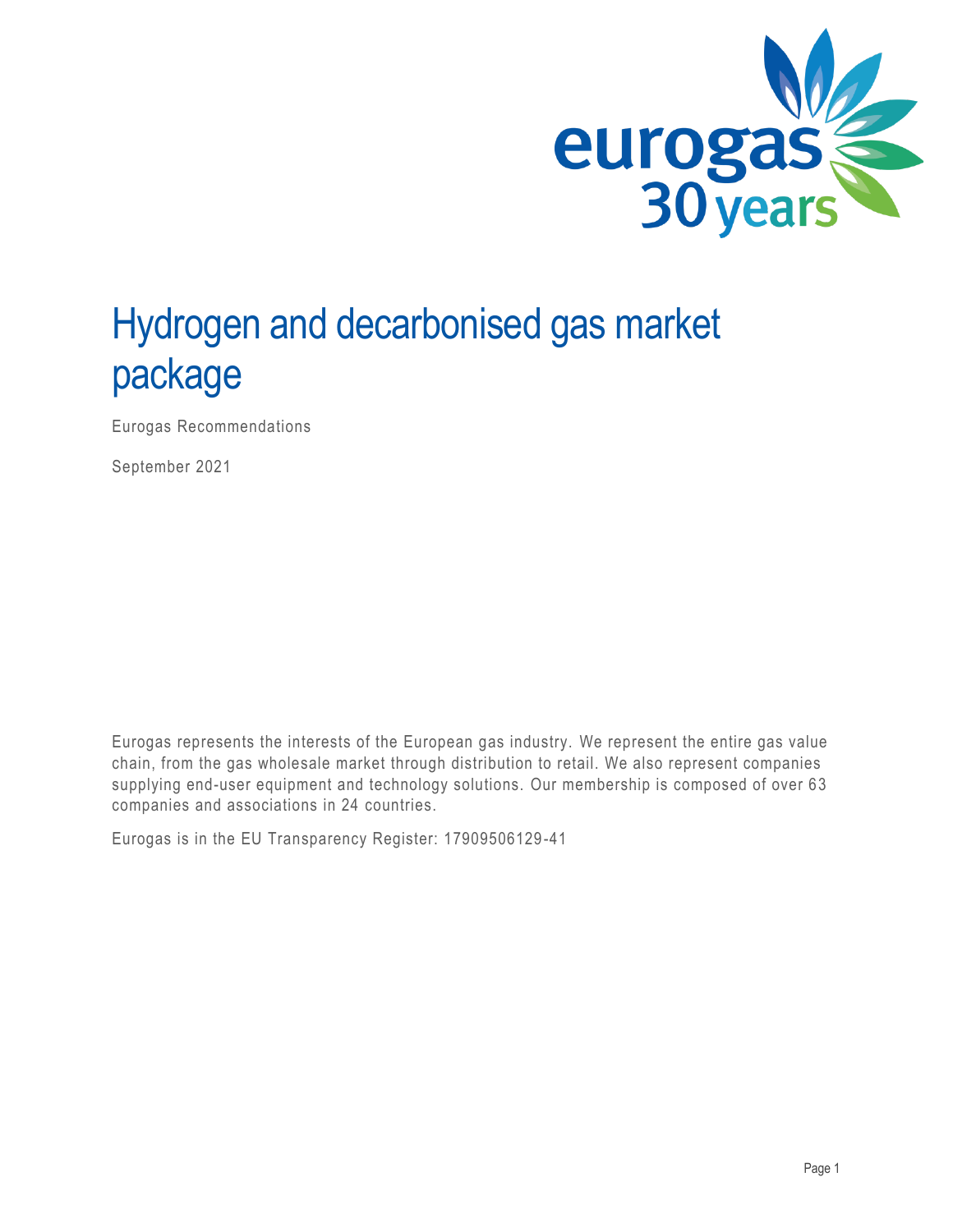

# **Eurogas calls for a progressive gas decarbonisation package, which enables gaseous energy and its infrastructure to be the building block for a cost-effective and successful energy transition.**

Eurogas supports the EU's 2050 climate neutrality objective and the target of reducing GHG emissions by at least 55% by 2030. Provided that incentives are put in place, EU gas demand can be fully decarbonised already before 2050. A decarbonisation pathway relying solely on electrification based on variable renewable power generation cannot deliver a successful transition. A balanced approach is necessary to ensure an environmentally sustainable and socially acceptable just energy transition that guarantees security of energy supply. This needs to be achieved in a timeframe that is compatible with the Paris Agreement.

#### Gaseous energy is a core pillar of the energy transition.

The European Commission Climate Target Plan Impact Assessment and the [Eurogas pathway study by DNV](https://eurogas.org/website/wp-content/uploads/2020/06/DNV-GL-Eurogas-Report-Reaching-European-Carbon-Neutrality-Full-Report.pdf) confirm that gaseous energy will be an essential pillar. Both assessments agree that gaseous energy will make up between 20%-30% of EU energy consumption in 2050. The gas sector also needs to transform. Gas consumption will have to decarbonise through growing shares of renewable, decarbonised, and low-carbon gases and use of carbon capture storage and utilisation.

#### Quick wins can be achieved through coal & oil to gas switching.

The level of the EU's climate and energy ambitions and the speed with which they must be met means that they cannot realistically nor cost-effectively be met solely through renewable forms of energy. The gas decarbonisation package must consider the role of natural gas as an enabler of the transition. Switching from coal and oil to gas in space heating, transport (in particular through LNG and CNG) and industry can deliver significant emissions reductions from CO<sub>2</sub> and other pollutants.

#### Key recommendations to ensure that gaseous energy and its infrastructure deliver a costeffective and successful transition.

The level of the EU's climate and energy ambitions also means that the gas sector cannot continue business as usual. The gas decarbonisation package must also enable the transformation and decarbonisation of the gas sector before 2050. It can only succeed if it builds on the success of the natural gas market. The experience gained in the past thirty years of regulating the natural gas market, should guide the regulatory and policy choices for the coming thirty years.

- **1. Create a consistent EU policy framework that incentivises gas decarbonisation.** An unprecedented amount of capital is necessary in a relatively short period of time to make the energy transition a success. Investors need a predictable and stable framework that incentivises the decarbonisation of the gas system.
	- a) Set binding 2030 EU-level targets to lower the GHG intensity of gas consumed by at least 20% and increase the share of renewable gas to at least 11%.
	- b) Create a sound certification system to establish a tradeable market of renewable and low carbon gases. It should be used to comply with other EU policies, such as the EU ETS and the RED forming a single EU climate currency.
	- c) Introduce carbon pricing in the transport and building sectors to provide the necessary investment signals to consumers. In the short-term, this should be done through energy taxation complemented by regulatory and support measures. In the long-term, through their inclusion into the EU ETS.
	- d) Address methane emissions by improving data availability and ensure a more harmonized implementation of Leak Detection and Repair (LDAR) and Monitoring, Reporting and Verification (MRV) across the energy sector.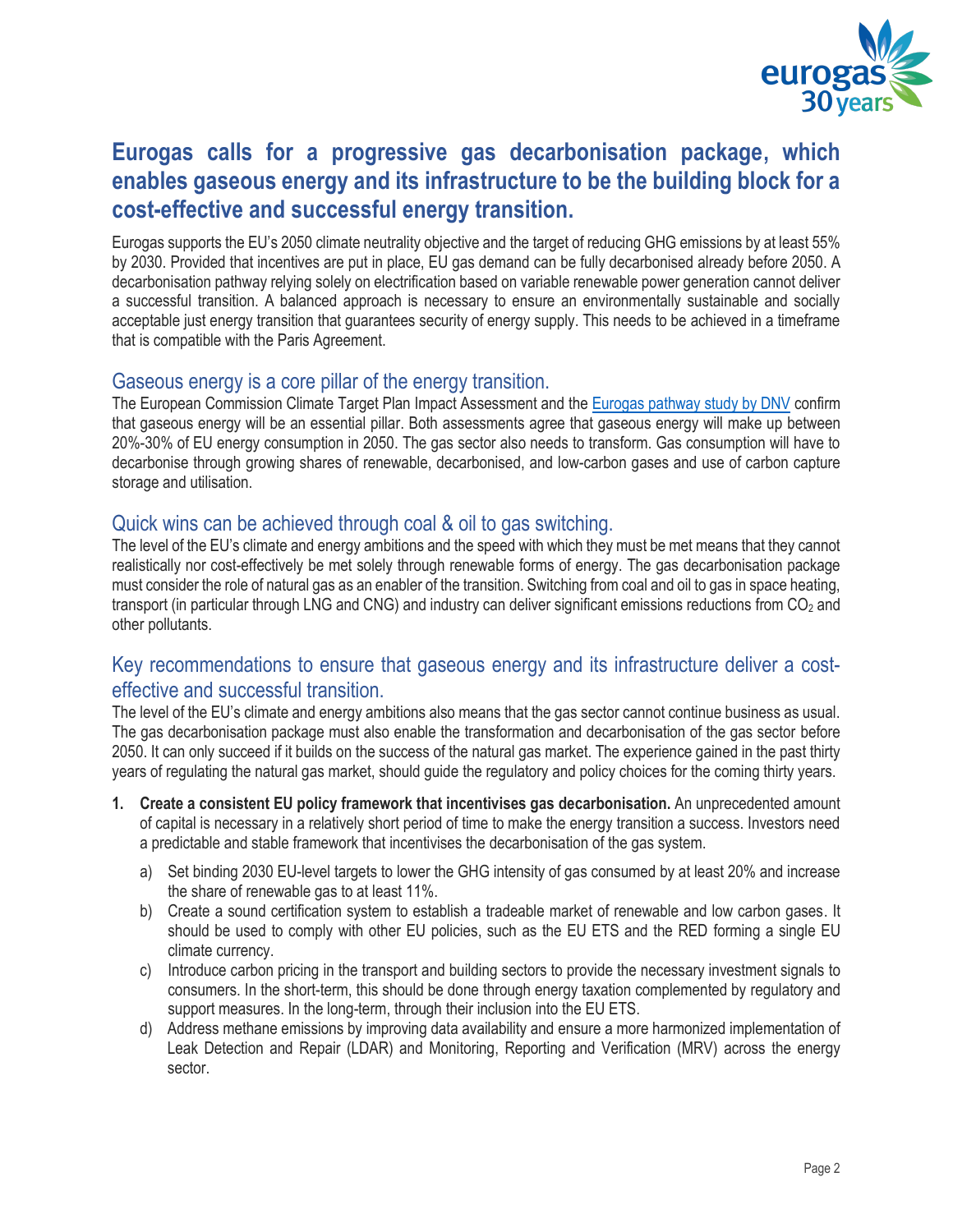

- **2. Build a competitive and liquid internal EU market for all gases.** The regulatory framework should cover all gases, including hydrogen, and build on the existing gas market rules. It must provide clear direction from the beginning. Time limited exemptions from rules could be granted according to predefined criteria for renewable and low-carbon gases. This would avoid overregulating a nascent market.
	- a) Define a clear regulatory toolbox for all gases from the start but implement it following a stepwise approach depending on market realities.
	- b) Hydrogen networks should be regulated by default. Exemptions can be considered provided certain conditions are met.
	- c) Existing vertical unbundling rules should be maintained and applied to all gases, including hydrogen.
	- d) Regulated network operators may subject to strict conditions have a temporary role in the development of new markets, activities, and technologies such as power-to-gas. They should never own the electrons or molecules.
- **3. Ensure the stability and interoperability of the internal EU gas market.** Blending hydrogen and admixtures of biomethane into the grid must be enabled to ensure market access for these gases at an early stage. It will also ensure that large volumes can be injected quickly, in parallel to building dedicated hydrogen infrastructure and repurposing of existing infrastructure. It will create economies of scale and lower the overall costs. Updated and harmonized gas quality rules and practices are needed to ensure the free flow of gases across Europe.
	- a) Harmonised EU-wide hydrogen acceptance level for hydrogen blends, which TSOs must accept at crossborder interconnection points.
	- b) Reinforce cross-border cooperation on gas quality and work towards a harmonized EU standard.
- **4. Ensure cost-effective decarbonisation across energy networks.** Coordinated infrastructure planning across multiple energy carriers, types of infrastructure, and consumption sectors is essential for a cost-effective systemwide energy transition. Level playing field and competition between electricity and gas networks must be ensured. It can be enabled through sector integration and specifically:
	- a) Ensure a non-biased scenario building and planning exercise.
	- b) Include all energy carriers in a single national Network Development Plan.
	- c) National Network Development Plans should provide information where new investments reduce additional costs to give transparency on externalities not perceived by the market.
	- d) Reinforce the involvement of Distribution System Operators in infrastructure planning particularly in the context of national development plans and the TYNDP.
	- e) Enable Distribution System Operators to conduct their own cross-sectorial optimisation.
- **5. Ensure strong and coherent consumer protection.** The Electricity Directive introduces new requirements aiming to ensure a higher level of consumer protection. It is important to guarantee the same level of consumer protection in both electricity and gas, except where it is not technically feasible.
	- a) Align Basic Contractual Rights between electricity and gas customers.
	- b) Provisions on the right to switch suppliers to be mirrored.
	- c) Member States should decide when to move to supplier level disclosure of the gas mix once measures are in force to support renewable and low-carbon gases.
	- d) Adopt stricter requirements for price regulation in gas.
	- e) Member States should determine the specific rules applying to dynamic pricing for gas.
	- f) Rollout of Smart Metering only where they are demonstrated to be cost-effective.
	- g) Enable the creation and participation in energy communities.
	- h) Member States should implement the articles on vulnerable customers and energy poverty with a common legislative framework for electricity and gas.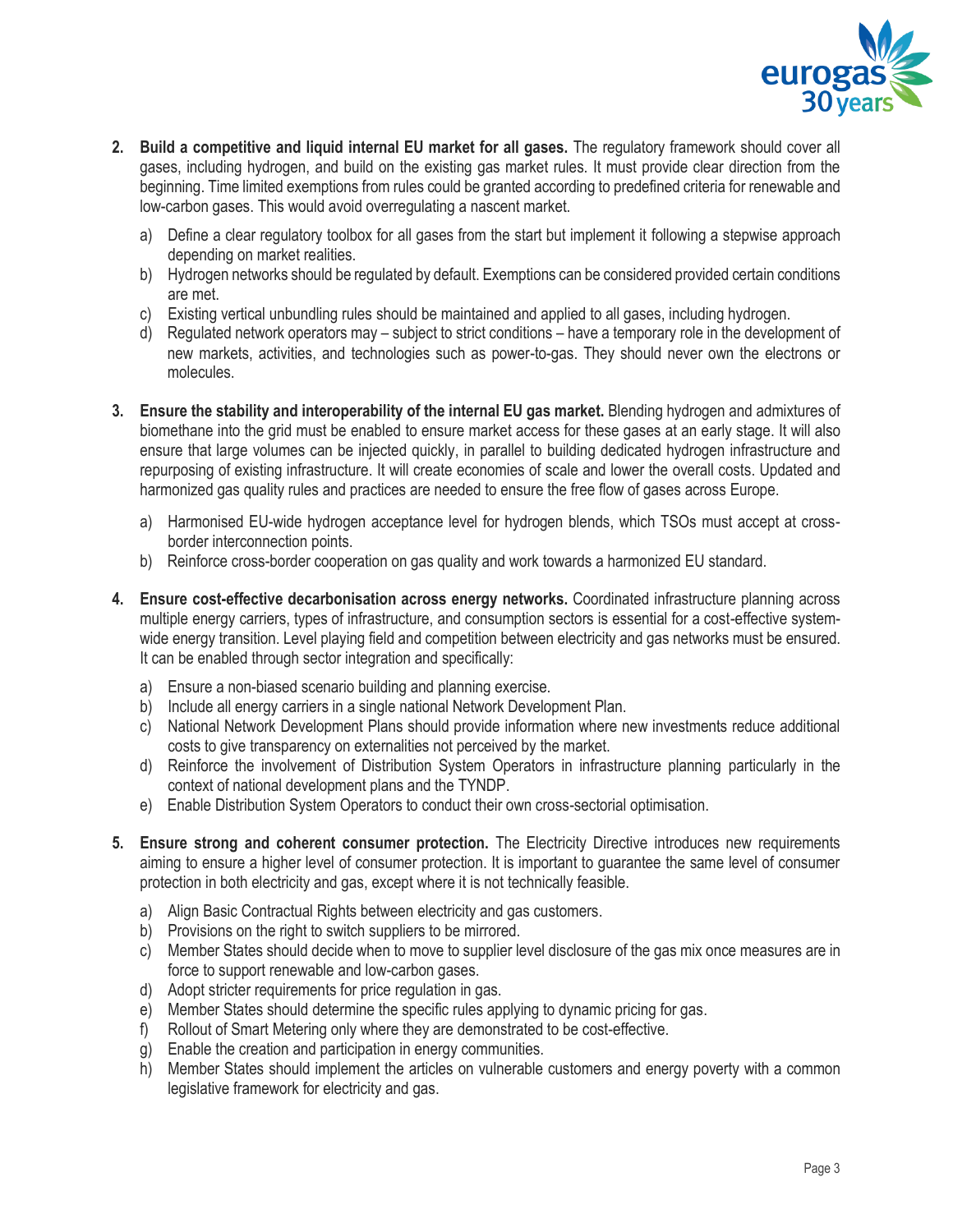

# **Eurogas recommendations**

### **1. Create a consistent EU policy framework that incentivises gas decarbonisation.**

**An unprecedented amount of capital is necessary in a relatively short period of time to make the energy transition a success. Investors need a predictable and stable framework that incentivises the decarbonisation of the gas system.**

| a) | Set binding 2030<br><b>EU-level targets to</b><br>lower the GHG<br>intensity of gas<br>consumed by at<br>least 20% and<br>increase the share<br>of renewable gas<br>to at least 11%. | Eurogas, together with 14 other organisations active throughout the entire gas value<br>chain, are calling for a binding 2030 EU-level target to lower the GHG intensity of gas<br>consumed by at least 20% and increase the share of renewable gas to at least 11%.                                                                                                                                                                                                                                                      |
|----|--------------------------------------------------------------------------------------------------------------------------------------------------------------------------------------|---------------------------------------------------------------------------------------------------------------------------------------------------------------------------------------------------------------------------------------------------------------------------------------------------------------------------------------------------------------------------------------------------------------------------------------------------------------------------------------------------------------------------|
|    |                                                                                                                                                                                      | It will take time before the new policy and regulatory framework translates into concrete<br>market signals. We are convinced that a clear and binding decarbonisation pathway for<br>the gas sector is essential to ensure the necessary investments in gas installations and<br>infrastructure to meet EU climate targets to 2030 and beyond.                                                                                                                                                                           |
|    |                                                                                                                                                                                      | It should be possible to comply with the >20% greenhouse gas intensity reduction target<br>and >11% renewable gas target building on existing RED II mechanisms. These should<br>be extended to cover all renewable and decarbonised gases. This includes, but is not<br>limited to, the possibility to comply with the targets through a harmonized EU wide<br>system of certifications, inter alia, the Guarantees of Origin system (extended to include<br>GHG intensity information) and sustainability certificates. |
|    |                                                                                                                                                                                      | Member States shall be free to define their individual national contributions towards the<br>"EU level greenhouse gas intensity reduction target" and "EU level renewable gas target"<br>no later than June 2024.                                                                                                                                                                                                                                                                                                         |
|    |                                                                                                                                                                                      | When setting their national contributions towards the "EU level greenhouse gas intensity<br>reduction target" and "EU level renewable gas target" in their (revised) NECPs, Member<br>States may do so, inter alia, by means of measures targeting volumes, energy content<br>or greenhouse gas emissions as well as being free to establish differentiated sectorial<br>targets and obligations (e.g., ETS/non ETS).                                                                                                     |
|    |                                                                                                                                                                                      | Our detailed position can be found online: https://eurogas.org/website/wp-<br>content/uploads/2021/05/Stakeholders_position-renewable-and-decarbonised-gas-<br>targets-for-2030-1.pdf                                                                                                                                                                                                                                                                                                                                     |
|    | b) Create a sound<br>certification<br>system to                                                                                                                                      | A liquid and efficient EU-wide market with full cross-border trading for all gases, including<br>renewable, low carbon and decarbonised gases, should be developed. This market<br>should be supported by Guarantees of Origin $(GO)$ issued for all renewable low carbon                                                                                                                                                                                                                                                 |

**system to establish a tradeable market of renewable and low carbon gases. It should be used to comply with other EU policies, such as the EU** 

should be supported by Guarantees of Origin (GO) issued for all renewable, low carbon and decarbonised gases. GO should carry GHG and sustainability information and should be used for disclosure towards end-consumers.

The possibility to comply with other EU policies, such as the EU ETS and the RED though a harmonized EU wide system of certifications, inter alia, the GO system (extended to include GHG intensity information) and sustainability certificates should also be considered.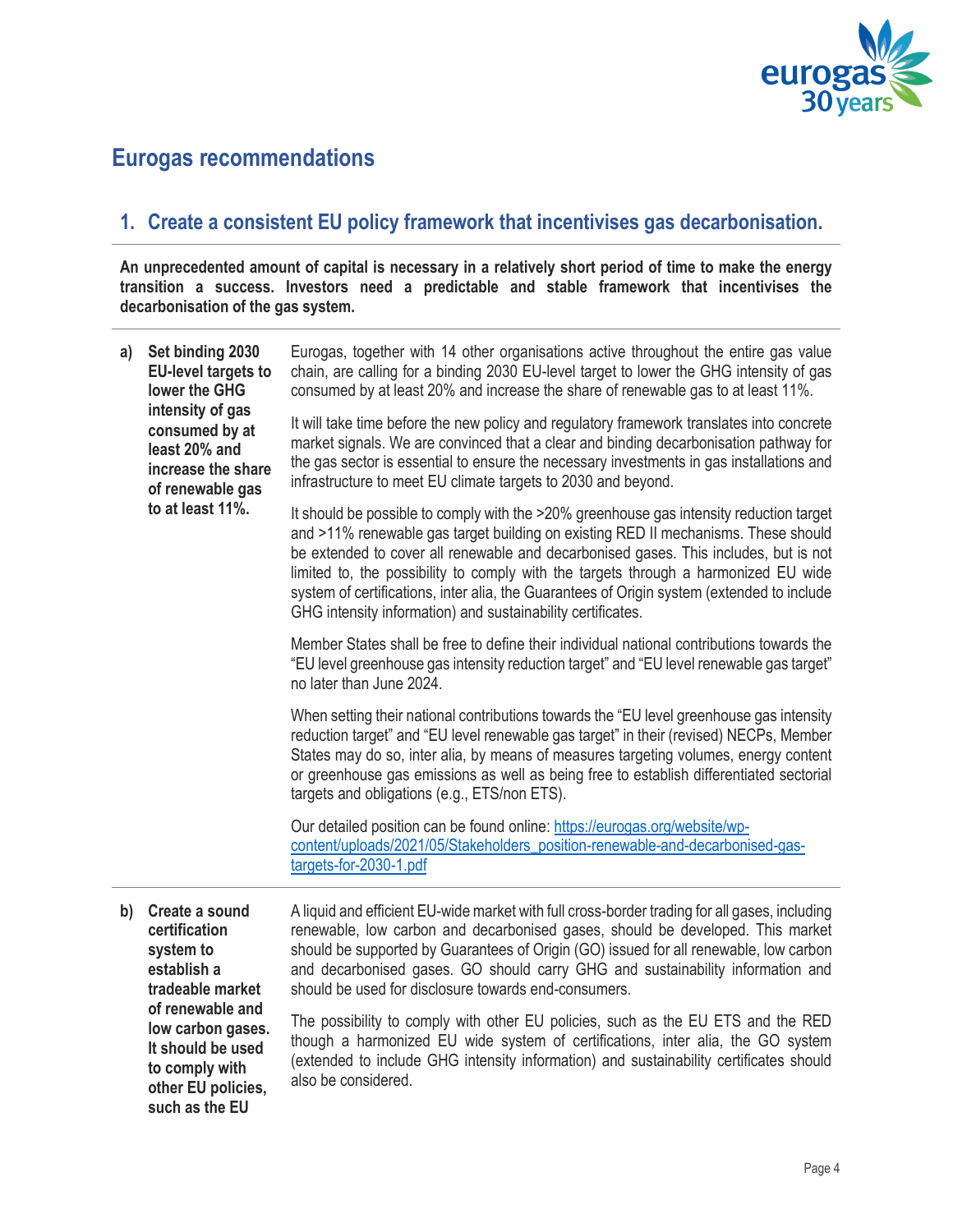

**ETS and the RED forming a single EU climate currency.**

Our detailed position can be found online: [https://eurogas.org/website/wp](https://eurogas.org/website/wp-content/uploads/2021/05/210423-DEF-Eurogas-GO-position-paper.pdf)[content/uploads/2021/05/210423-DEF-Eurogas-GO-position-paper.pdf](https://eurogas.org/website/wp-content/uploads/2021/05/210423-DEF-Eurogas-GO-position-paper.pdf)

| C) | Introduce carbon<br>pricing in the<br>transport and<br>building sectors to<br>provide the<br>necessary<br>investment<br>signals to<br>consumers. In the<br>short-term, this<br>should be done<br>through energy<br>taxation,<br>complemented by<br>regulatory and<br>support measures.<br>In the long-term,<br>through their<br>inclusion into the<br>EU ETS. | Eurogas supports the long-term objective to expand the ETS to transport and buildings.<br>However, carbon abatement costs vary considerably between these sectors and<br>between regions. Therefore, sectoral, and national flexibilities will initially be required.<br>Those can be best addressed through a taxation-based approach in the short-term.<br>Eurogas has defined a set of criteria that would enable, the rapid introduction of carbon<br>pricing signals and that would provide for a gradual transition from a taxation-based, to<br>a market-based carbon pricing system:                                                                                                                                                                                                                                                                                                                                                                                                                                                                                                                                                                                                                                                                                                                                                                                                        |
|----|---------------------------------------------------------------------------------------------------------------------------------------------------------------------------------------------------------------------------------------------------------------------------------------------------------------------------------------------------------------|-----------------------------------------------------------------------------------------------------------------------------------------------------------------------------------------------------------------------------------------------------------------------------------------------------------------------------------------------------------------------------------------------------------------------------------------------------------------------------------------------------------------------------------------------------------------------------------------------------------------------------------------------------------------------------------------------------------------------------------------------------------------------------------------------------------------------------------------------------------------------------------------------------------------------------------------------------------------------------------------------------------------------------------------------------------------------------------------------------------------------------------------------------------------------------------------------------------------------------------------------------------------------------------------------------------------------------------------------------------------------------------------------------|
|    |                                                                                                                                                                                                                                                                                                                                                               | Tax corridors to avoid national fragmentation<br>Revision of tax corridors based on actual CO <sub>2</sub> market prices<br>$\qquad \qquad \Box$<br>No double charges for current ETS sectors<br>$\overline{\phantom{a}}$<br>Taxation on end-consumption only<br>$\overline{\phantom{a}}$<br>Exemptions for renewable and low-carbon gases<br>$\overline{\phantom{a}}$<br>Revenues to be earmarked for the energy transition and alleviation of<br>$\overline{\phantom{a}}$<br>distributional impacts<br>CBAM for sectors at risk of carbon leakage<br>$\overline{\phantom{a}}$<br>Definition of 'ETS-readiness' indicators for the transport and building sectors<br>$\frac{1}{2}$<br>Our detailed position can be found online: https://eurogas.org/website/wp-<br>content/uploads/2021/06/210612-DEF-Eurogas-position-paper-carbon-pricing.pdf                                                                                                                                                                                                                                                                                                                                                                                                                                                                                                                                                   |
| d) | <b>Address methane</b><br>emissions by<br>improving data<br>availability and<br>ensure a more<br>harmonized<br>implementation of<br><b>Leak Detection</b><br>and Repair (LDAR)<br>and Monitoring,<br><b>Reporting and</b><br><b>Verification (MRV)</b><br>across the energy<br>sector.                                                                        | Eurogas supports the need for more accurate, transparent methane emission reporting<br>and measures to ensure effective emission reductions. A more harmonised approach to<br>Monitoring, Reporting and Verification (MRV) and Leak Detection and Repair (LDAR)<br>across the EU will help reduce GHG emissions in line with the EU's climate ambitions.<br>We support the sharing and implementation of best practice for LDAR across Europe.<br>When looking at infrastructure, flexibility is needed across Member States depending on<br>local conditions such as grid type, age of the grid or topography. LDAR is used by DSOs<br>across Europe to ensure the safety of their grid for end-users and preventing any<br>incidents. Practices differ across Europe and parts of the value chain.<br>Rolling out MRV across the EU will help improve data availability and transparency<br>across the gas value chain. It will ensure that DSOs have a better understanding of their<br>grid. Most DSOs already quantify leaks according to national methodologies. Yet, further<br>harmonisation at EU-level would be welcome. Eurogas supports rolling out the OGMP<br>2.0 reporting template across DSOs in the EU to ensure a robust and transparent<br>reporting framework. Once in place, other measures such as targets could be impact<br>assessed for certain parts of the value chain. |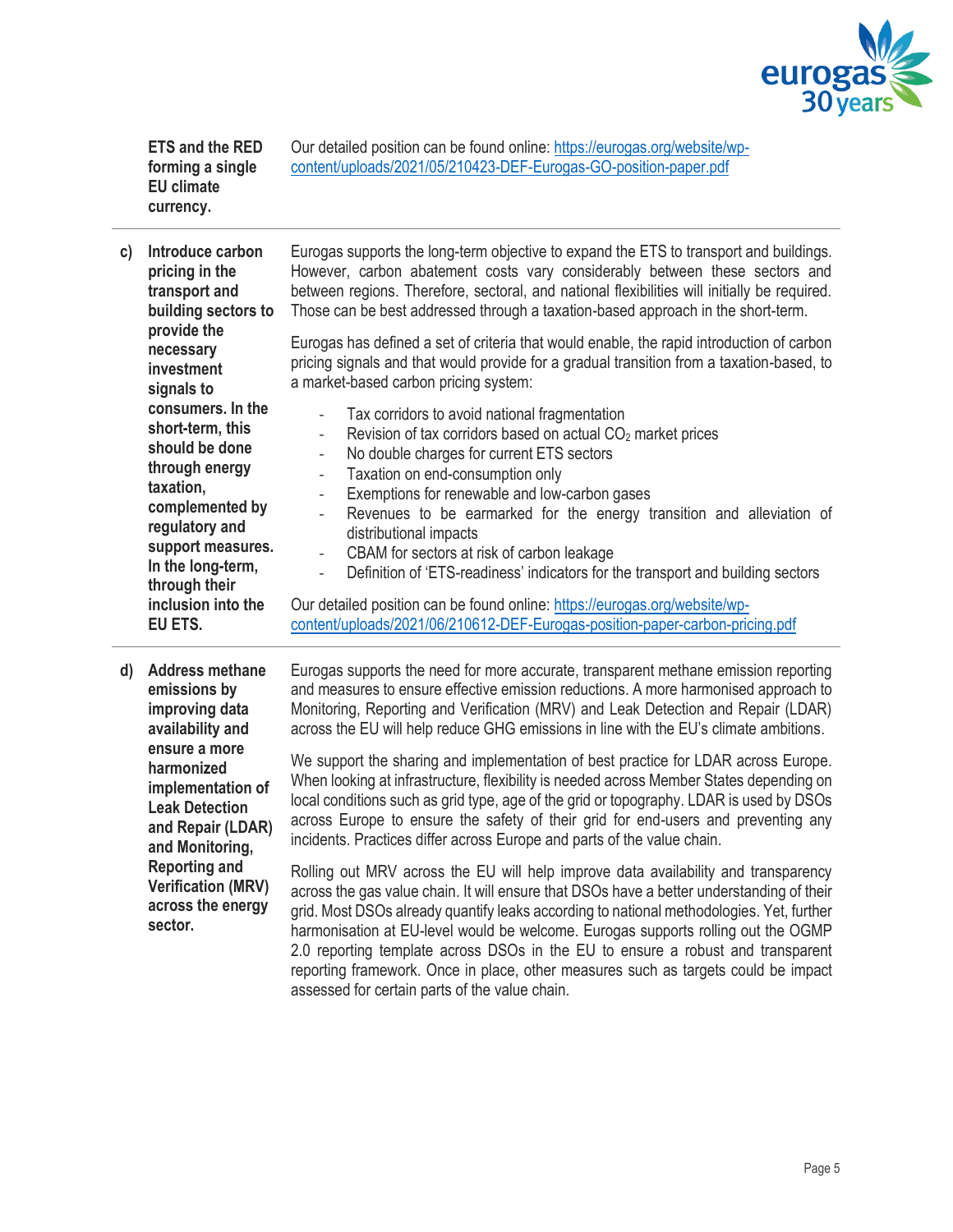

## **2. A competitive and liquid internal EU market for all gases.**

infrastructures.

**The regulatory framework should cover all gases, including hydrogen, and build on the existing gas market rules. It must provide clear direction from the beginning. Time limited exemptions from rules could be granted according to predefined criteria for renewable and low-carbon gases. This would avoid overregulating a nascent market.**

| a) | Define a clear<br>regulatory toolbox<br>for all gases from<br>the start but<br>implement it<br>stepwise<br>depending on<br>market realities.       | The overall principle should be to provide the regulatory toolbox from the outset $-$ to<br>provide investors' certainty - but to implement it stepwise, to avoid overregulating a<br>nascent market.                                                                                                                                                                                                                                                                                                                                                                                                                                                                                                           |
|----|----------------------------------------------------------------------------------------------------------------------------------------------------|-----------------------------------------------------------------------------------------------------------------------------------------------------------------------------------------------------------------------------------------------------------------------------------------------------------------------------------------------------------------------------------------------------------------------------------------------------------------------------------------------------------------------------------------------------------------------------------------------------------------------------------------------------------------------------------------------------------------|
|    |                                                                                                                                                    | Eurogas considers that regulation is necessary to ensure predictability and a competitive<br>market. The EU legislative framework should set key regulatory principles such as<br>neutrality of network operation, third party access, cost reflective and market compatible<br>network tariffs, treatment of private networks.                                                                                                                                                                                                                                                                                                                                                                                 |
|    |                                                                                                                                                    | There is uncertainty on how rapidly hydrogen supply and demand will develop.<br>Exemptions are therefore needed to align regulation to the market realities. Such<br>exemptions should be time limited, based on EU criteria and approved by NRA/ACER.<br>The regulatory toolbox should be enshrined in EU legislation from the outset to provide<br>direction and investor certainty. An extended implementation period - for instance five<br>years – could be applied to minimize the risk of regulation hampering project<br>development. Member States could then apply for time limited exemptions from some<br>regulatory principles subject to ACER opinion and approval by the European<br>Commission. |
|    |                                                                                                                                                    | If the Regulation and Directive are not already envisaging a liquid and well-integrated<br>market, the development of hydrogen will be significantly hampered due to missing rules<br>and Network Codes. Investors need clear rules to plan for the mid-term future and not<br>only the next three to five years.                                                                                                                                                                                                                                                                                                                                                                                               |
| b) | Hydrogen<br>networks should<br>be regulated by<br>default.<br><b>Exemptions can</b><br>be considered<br>provided certain<br>conditions are<br>met. | The default rule for hydrogen networks should be that they are regulated. Exemptions<br>for private investment from certain provisions (e.g., unbundling, third-party access, tariff<br>regulation) can be considered provided conditions, such as those already in place for<br>natural gas assets are met.                                                                                                                                                                                                                                                                                                                                                                                                    |
|    |                                                                                                                                                    | Existing private networks can be exempted from regulatory requirements such as<br>unbundling and third-party access. Exemptions can only be granted under NRA<br>supervision and a sunset date needs to be agreed. It could be linked for instance to the<br>expiration of supply contracts, the integration of a private network into an already<br>regulated hydrogen network or third-party interest in accessing the pipeline<br>demonstrated by a market-test.                                                                                                                                                                                                                                             |
|    |                                                                                                                                                    | The possibility for NRAs to grant exemption should be subject to EU harmonised and<br>well-defined requirements in line with those already in place for natural gas                                                                                                                                                                                                                                                                                                                                                                                                                                                                                                                                             |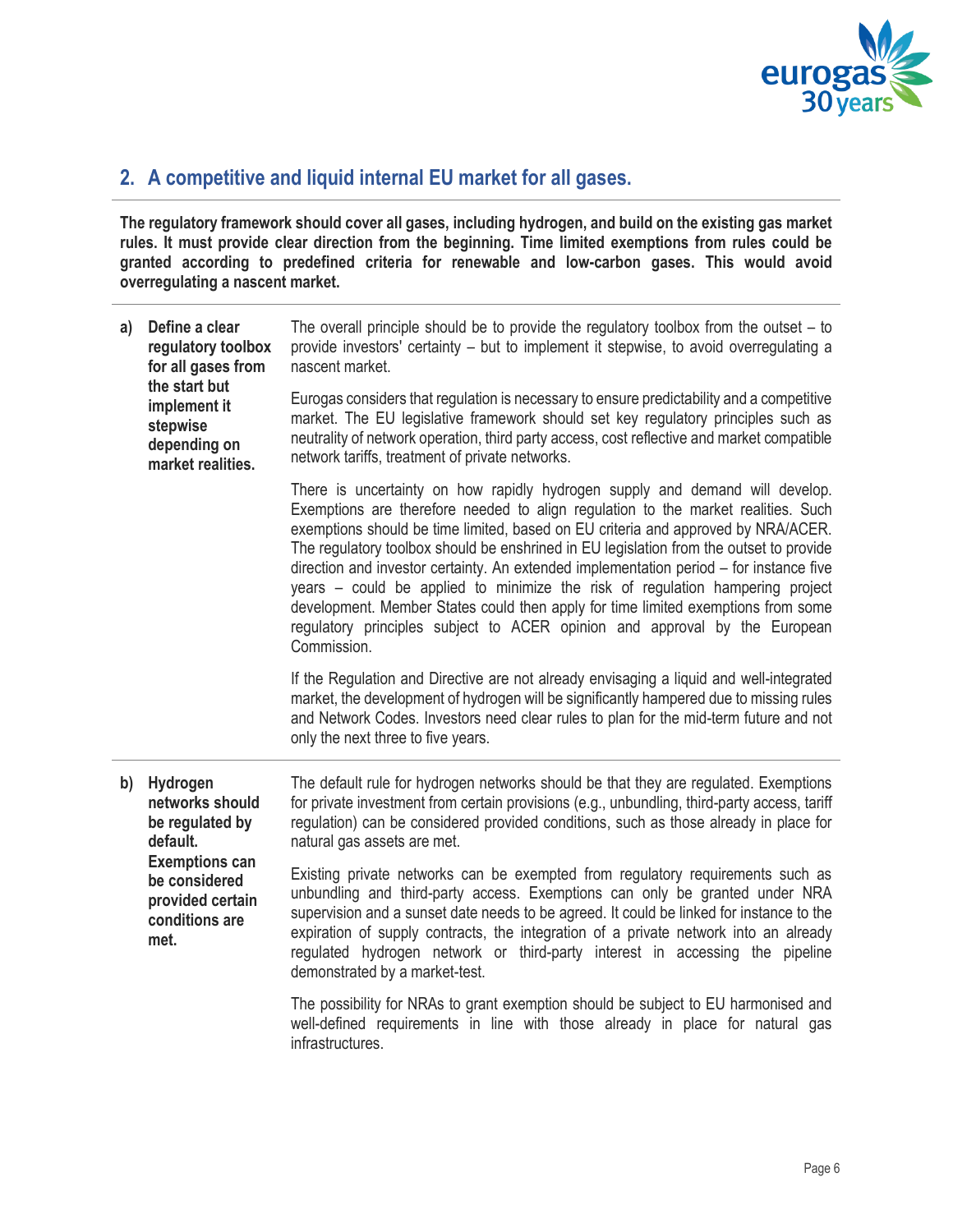

**c) Existing vertical unbundling rules should be maintained and applied to all gases, including hydrogen.** Existing unbundling provisions in the Gas Market Design should be maintained and extended to cover all gases. Unbundling rules are a key provision of the third energy package and guarantee a competitive market. The revision of the electricity legislation through the Clean Energy Package has confirmed existing unbundling rules because of their structural importance. Therefore, the key for the gas market design will be to ensure new forms of gases are covered and can be processed.

This can be achieved through the review of the definitions (gas, distribution operator, transmission system operator, etc.) of the Gas Directive and Regulation. It should include all gases and allow existing grid operators, that are in line with existing unbundling rules, to develop and operate grids for all gases (including natural gas, biomethane, synthetic methane,  $CO<sub>2</sub>$ , Hydrogen).

**d) Regulated network operators may – subject to strict conditions – have a temporary role in the development of new markets, activities, and technologies such as power-to-gas. They should never own the electrons or molecules.** When it comes to the development of new markets, activities, and technologies, such as P2G, Eurogas underlines that emphasis should first and foremost be put on creating the policy and regulatory framework, which supports the commercial development and deployment of technologies to produce renewable and decarbonised gases. Eurogas underlines that the effective separation of networks from activities of production and supply is a fundamental pillar for achieving the objective of a well-functioning internal gas market. This should be maintained when it comes to the development of new markets, activities, and technologies. If the framework to support the commercial deployment of new technologies is not delivering or the market is not reacting and developing autonomously, following an open and transparent tendering procedure, a role could be envisaged for other interested parties, including network operators in the development, operation, and ownership of these assets for a limited period, until a market test reveals market uptake, with potential new revenue streams linked to this role. This time-limited role for network operators should be subject to appropriate regulatory oversight, to avoid any detrimental impact on existing and future competition, with clear principles/criteria to determine the degree of contestability in an agreed set of activities.

> In case TSOs or DSOs develop P2G facilities, these should operate under Third Party Access (TPA) rules and network operators should not own the electrons or the molecules.

> A regular market test should monitor whether the market situation is evolving and exit conditions should be clearly expressed and defined in advance.

## **3. Ensure the stability and interoperability of the internal EU gas market.**

**Blending hydrogen and admixtures of biomethane into the grid must be enabled to ensure market access for these gases at an early stage. It will also ensure that large volumes can be injected quickly, in parallel to building dedicated hydrogen infrastructure and repurposing of existing infrastructure. It will create**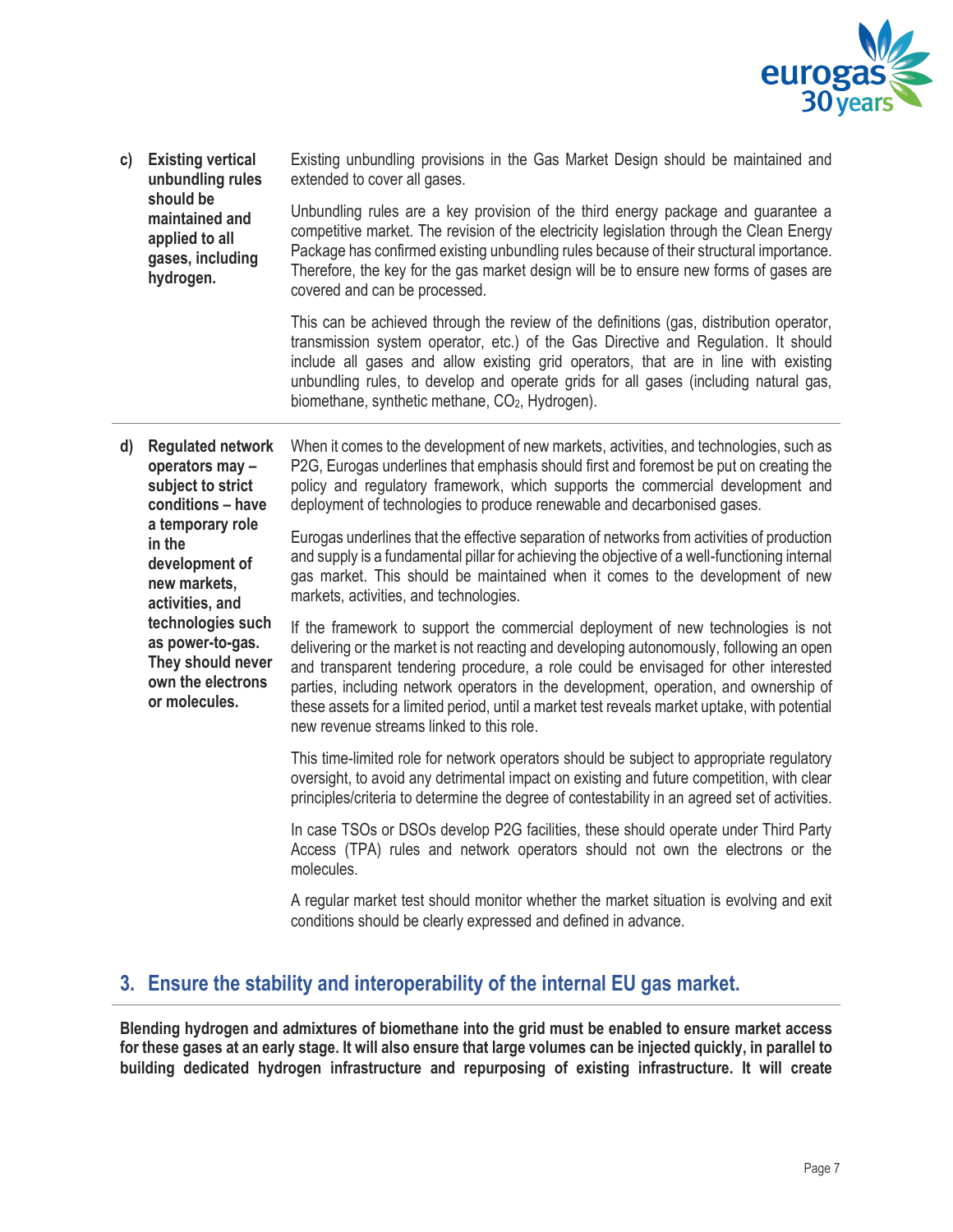

**economies of scale and lower the overall costs. Updated and harmonized gas quality rules and practices are needed to ensure the free flow of gases across Europe.**

- **a) Harmonised EUwide hydrogen acceptance level for hydrogen blends, which TSOs must accept at cross-border interconnection points.** The proportion of renewable and low-carbon gases that is injected will increase quickly in the coming years. Injection points will also increasingly become decentralised. Rules for gas quality and blending will need to be adapted to this new reality. This is necessary to ensure a cost-efficient, safe, and interoperable system. In building on the existing and liquid integrated gas market in use today, rules related to blending of hydrogen and corresponding gas quality should consider the need for interoperability between Member States at TSO level while also considering local conditions and requirements. Harmonised EU-wide hydrogen acceptance level for hydrogen blends, which TSOs must accept at cross-border interconnection points will ensure a solid and coherent starting point to facilitate the rollout of a liquid market for hydrogen across Europe.
- **b) Reinforce crossborder cooperation on gas quality and work towards a harmonized EU standard.** Eurogas supports the harmonised application of gas quality standards across the EU. This process will take time to deliver. It requires broad consultation and discussion. We therefore encourage reinforced cross-border cooperation in the short-term to enable blending and limit potential negative effects on end-users and infrastructure operators. The roles, tasks and liabilities of all market participants will evolve because of a growing penetration of renewable and low-carbon gases. An EU-level framework should be set to provide common principles relating to gas quality management. This would avoid excessive national fragmentation while providing for local differences. At the same time, flexibility at the local level will be important. Blending levels at DSO

level can vary. The acceptable level of the blend will depend on the end-user, on the type of grid to distribute it, on the location and capacity of renewable and low-carbon gas production sites. As DSOs are not interconnected, local flexibility will not hinder the cross-border transport and thereby the liquidity of the internal gas market.

#### **4. Ensure cost-effective decarbonisation across energy networks.**

**Coordinated infrastructure planning across multiple energy carriers, types of infrastructure, and consumption sectors is essential for a cost-effective system-wide energy transition. Level playing field and competition between electricity and gas networks must be ensured. It can be enabled through sector integration.** 

- **a) Ensure a nonbiased scenario building and planning exercise.** Scenarios must be aligned with EU climate and energy objectives. They should seek to optimize sector coupling potentials and ensure a cost-effective, system-wide decarbonisation pathway.
	- National network development plans should be based on a joint scenario used for gases and electricity planning.
	- Stakeholder involvement should be reinforced for the scenario building and planning.
	- Scenarios and sensitivity analyses should map technology developments and transparently take limitations into account.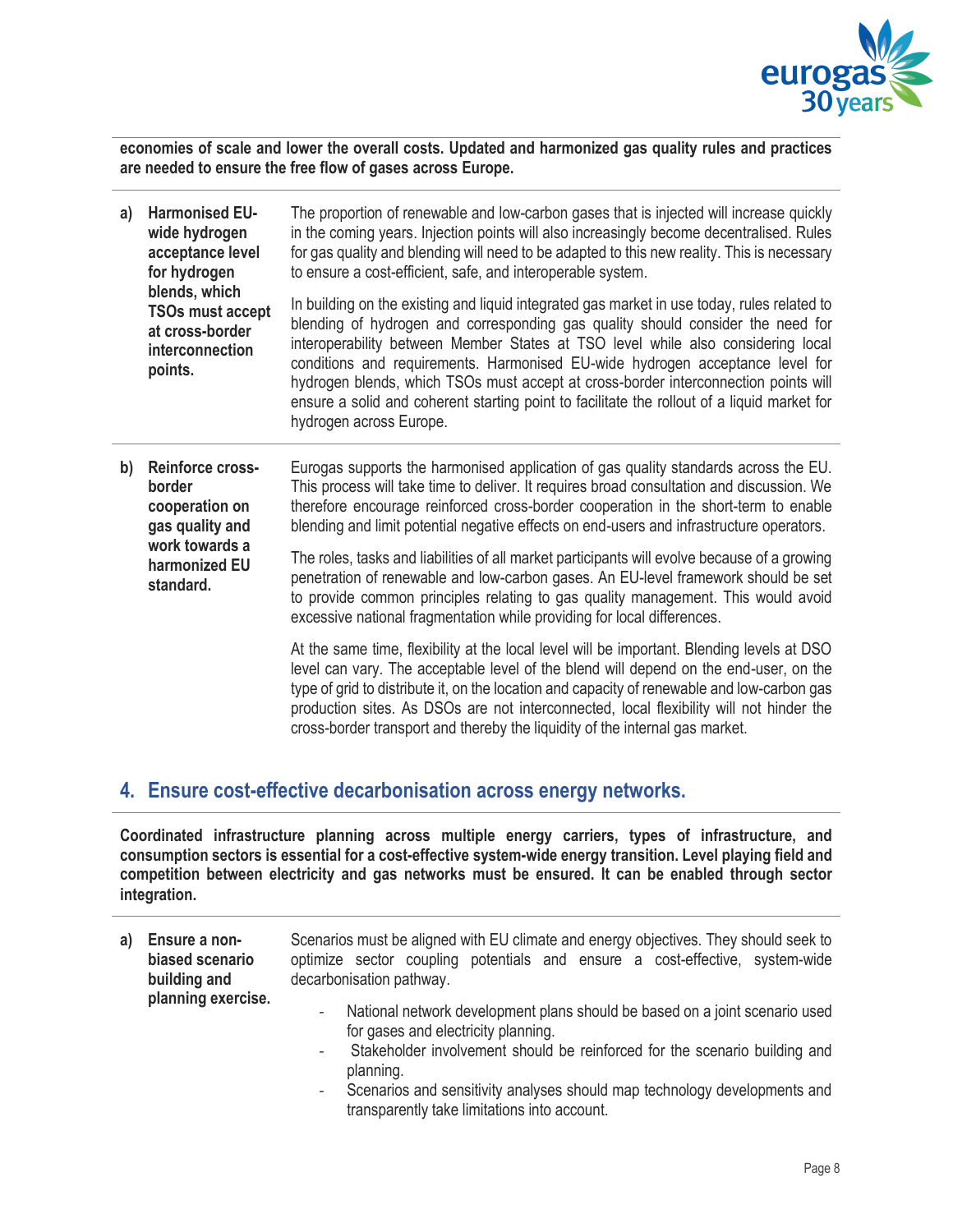

|    |                                                                                                                                                                                                                                      | Transparency on cost methodology assumptions must be provided.<br>ACER and NRAs should include in their assessment a Cost Benefit Analysis<br>$\qquad \qquad -$<br>and provide an assessment of Projects of Common Interest.                                                                                                                                                                                                                      |
|----|--------------------------------------------------------------------------------------------------------------------------------------------------------------------------------------------------------------------------------------|---------------------------------------------------------------------------------------------------------------------------------------------------------------------------------------------------------------------------------------------------------------------------------------------------------------------------------------------------------------------------------------------------------------------------------------------------|
| b) | Include all energy<br>carriers in a single<br>national Network<br>Development Plan.                                                                                                                                                  | A single national network development plan covering all regulated infrastructure can<br>optimise the outlook on infrastructure needs. It can also ensure that cost-efficiency and<br>energy efficiency are considered across the entire system rather than assessing them<br>separately for each energy carrier.                                                                                                                                  |
|    |                                                                                                                                                                                                                                      | At the same time, a single national network development plans cannot be binding, at<br>least not for DSOs. Local planning responsibility (construction, housing development,<br>industrial area development) is the responsibility of cities and is constantly evolving. It<br>would be impossible for DSOs to precisely predict such evolutions.                                                                                                 |
| c) | <b>National Network</b><br><b>Development</b><br><b>Plans should</b><br>provide<br>information where<br>new investments<br>reduce additional<br>costs to give<br>transparency on<br>externalities not<br>perceived by the<br>market. | Coordinated network planning, covering electricity, all gases, including hydrogen<br>networks and storage and CO <sub>2</sub> should be ensured. It should include an assessment of<br>flexibility options across sectors from a system perspective to demonstrate optimized<br>planning.                                                                                                                                                         |
|    |                                                                                                                                                                                                                                      | Indicators such as emissions savings, integration of renewable electricity but also<br>renewable and low-carbon gases, system costs savings, etc. could help assess<br>integrated energy projects.                                                                                                                                                                                                                                                |
| d) | <b>Reinforce the</b><br>involvement of<br><b>Distribution</b><br><b>System Operators</b><br>in infrastructure<br>planning<br>particularly in the<br>context of national<br>development<br>plans and the<br>TYNDP.                    | The development of renewable and low-carbon gases is accelerating, and large amounts<br>of additional capacity are being connected at DSO level. The involvement of Distribution<br>System Operators (DSO) in infrastructure planning should be reinforced.                                                                                                                                                                                       |
|    |                                                                                                                                                                                                                                      | At national level, gas DSOs should be directly involved in the National Development Plan<br>exercise. DSOs have detailed knowledge of their grids, the types of customers<br>connected and possible local variations resulting from the injection of renewable and<br>low-carbon gases. At EU level, DSO associations should be involved in the TYNDP<br>exercise to ensure planning considers all relevant infrastructure down to end consumers. |
| e) | <b>Enable</b><br><b>Distribution</b><br><b>System Operators</b><br>to conduct their<br>own cross-<br>sectorial<br>optimisation.                                                                                                      | At local level, Distribution System Operators who operate infrastructure across heat,<br>power, and gas can select the most appropriate vector considering the most costs-<br>effective way to meet customer requirements. Distribution System Operators should be<br>allowed to provide the most cost-effective infrastructure to meet the needs of customers.                                                                                   |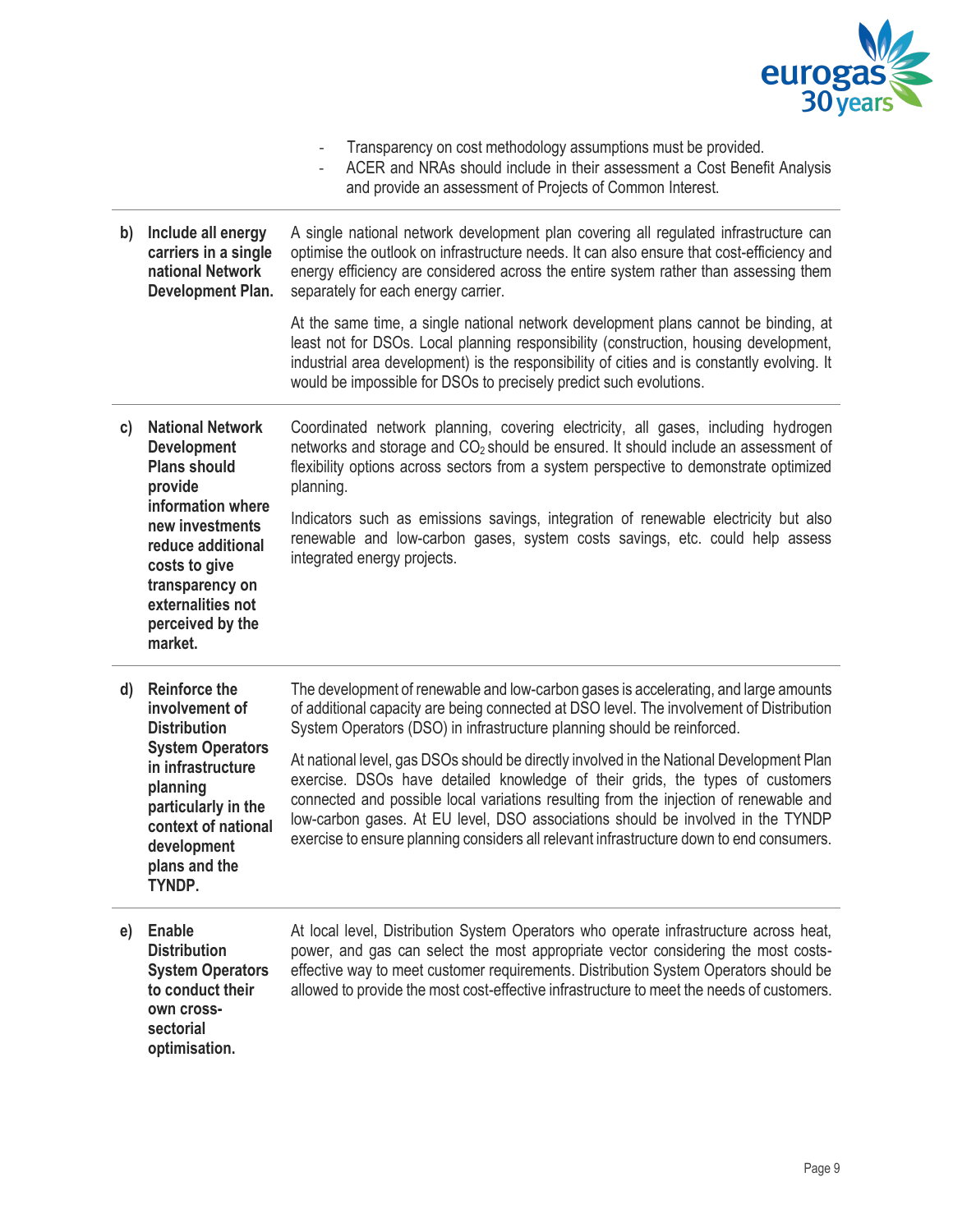

# **5. Ensure strong and coherent consumer protection.**

**The Electricity Directive introduces new requirements aiming to ensure a higher level of consumer protection. It is important to guarantee the same level of consumer protection in both electricity and gas, except where it is not technically feasible.**

| a)           | <b>Align Basic</b><br><b>Contractual Rights</b><br>between electricity<br>and gas<br>customers.                                                                                              | Member States may set up a common legislative framework for gas and electricity to<br>implement the requirements of the Electricity Directive. Most requirements of Article 10<br>of the Electricity Directive on Basic Contractual Rights can already be found in Article 3<br>and Annex 1 of the Gas Directive. It is however appropriate to mirror the missing<br>requirements.                                                                                                                                                                                                                                                                                                                                                                                             |
|--------------|----------------------------------------------------------------------------------------------------------------------------------------------------------------------------------------------|--------------------------------------------------------------------------------------------------------------------------------------------------------------------------------------------------------------------------------------------------------------------------------------------------------------------------------------------------------------------------------------------------------------------------------------------------------------------------------------------------------------------------------------------------------------------------------------------------------------------------------------------------------------------------------------------------------------------------------------------------------------------------------|
|              |                                                                                                                                                                                              | Eurogas recommends mirroring the following provisions in particular:                                                                                                                                                                                                                                                                                                                                                                                                                                                                                                                                                                                                                                                                                                           |
|              |                                                                                                                                                                                              | The requirements should apply also to bundled products<br>$\overline{\phantom{0}}$<br>Modifications of contractual conditions should be justified maximum two weeks<br>$\overline{\phantom{0}}$<br>before the decision comes into effect (one month for household customers)<br>Prepayment systems: any difference in terms and conditions shall be objective,<br>$\overline{\phantom{0}}$<br>non-discriminatory, and proportionate<br>Households should be provided with adequate information on alternative<br>$\qquad \qquad -$<br>measures to disconnection sufficiently in advance                                                                                                                                                                                        |
| b)           | Provisions on the<br>right to switch<br>suppliers to be<br>mirrored.                                                                                                                         | The Electricity Directive requires suppliers to implement the technical process enabling<br>consumers to switch to a new supplier within 24 hours. It also prohibits any switching<br>related fees for households and small enterprises except for contract termination fees<br>under clearly defined conditions. These provisions should be mirrored for the gas<br>market. An appropriate transition time needs to be established to enable suppliers to<br>implement the technical process.                                                                                                                                                                                                                                                                                 |
| $\mathsf{c}$ | <b>Member States</b><br>should decide<br>when to move to<br>supplier level<br>disclosure of the<br>gas mix once<br>measures are in<br>force to support<br>renewable and<br>low-carbon gases. | Eurogas proposes a two-step approach for the disclosure of the gas mix of suppliers.<br>Supplier level disclosure of the gas mix does not provide additional information in<br>Member States where renewable and low-carbon gases have not yet taken up.<br>Therefore, we suggest a more flexible approach, which would allow Member States to<br>decide when to set up supplier level disclosure, depending on the level of integration of<br>renewable and low-carbon gases. We propose a deadline for all Member States which<br>would coincide with the 2030 target proposed by Eurogas. This would give time to all<br>Member States to set up the right conditions (including any necessary support schemes)<br>to allow renewable and low-carbon gases to be scaled up. |
| $\mathsf{d}$ | <b>Adopt stricter</b><br>requirements for<br>price regulation in<br>gas.                                                                                                                     | The Electricity Directive tightens the criteria for price regulation and mentions a possible<br>proposal with an end date for them (by 2025). Around half of EU Member States still<br>regulate prices for electricity. Regulated prices also existing in gas but are less prevalent.                                                                                                                                                                                                                                                                                                                                                                                                                                                                                          |
|              |                                                                                                                                                                                              | In 2019, the co-legislators took the decision to take an additional step towards a phase<br>out of price regulation in electricity. The Directive provides that in principle suppliers are                                                                                                                                                                                                                                                                                                                                                                                                                                                                                                                                                                                     |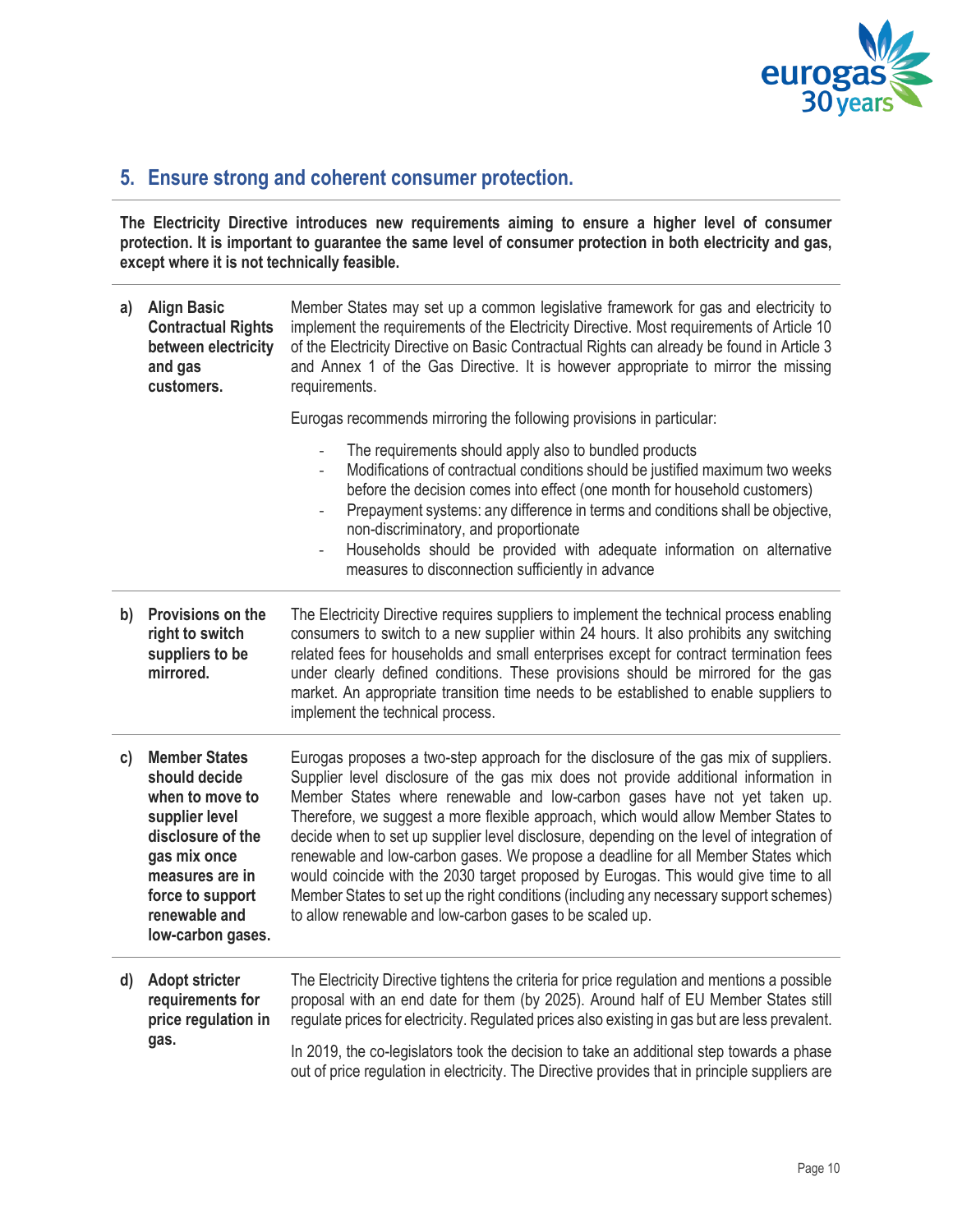

|    |                                                                                                              | free to determine their prices. Article 5 of the Electricity Directive also states that energy<br>poor and vulnerable customers must be protected by other means than price regulation.                                                                                                                                                                                                                                                                                                                                                             |
|----|--------------------------------------------------------------------------------------------------------------|-----------------------------------------------------------------------------------------------------------------------------------------------------------------------------------------------------------------------------------------------------------------------------------------------------------------------------------------------------------------------------------------------------------------------------------------------------------------------------------------------------------------------------------------------------|
|    |                                                                                                              | Nevertheless, it sets conditions and procedures under which Member States can apply<br>price regulation to protect vulnerable and energy poor customers. Member States need<br>to notify and justify their choice. They also need to report on the necessity and<br>proportionality of price regulation as well as the progress towards effective competition.<br>The Commission may propose an end date to price regulation through a legislative<br>proposal by the end of 2025.                                                                  |
|    |                                                                                                              | Price regulation in the Gas Directive is not bound by similar rules. In this context,<br>Eurogas regrets that a synchronised phase-out of regulated prices on both the gas and<br>electricity sectors did not materialise within the clean energy package, which would have<br>served the interest of competition and consumers better in our view.                                                                                                                                                                                                 |
|    |                                                                                                              | It is important to maintain a level-playing field and avoid any market distortions. Eurogas<br>supports the adoption of stricter requirements for price regulation in gas. Eurogas also<br>supports plans to phase out regulated prices as quickly as possible.                                                                                                                                                                                                                                                                                     |
| e) | <b>Member States</b><br>should determine<br>the specific rules<br>applying to<br>dynamic pricing<br>for gas. | There are certain provisions where the direct alignment between electricity and gas<br>would be less suitable. This concerns for instance Article 11 of the Electricity Directive<br>dealing with the 'Entitlement to a dynamic price contract'.                                                                                                                                                                                                                                                                                                    |
|    |                                                                                                              | The Electricity Directive provides that customers already equipped with smart meters<br>can request a dynamic price contract with at least one supplier and with every supplier<br>with over 200.000 customers. Such a provision does not exist in the Gas Directive. The<br>decision to allow such pricing contracts is up to the Member States, and then to set up<br>a specific regulatory framework.                                                                                                                                            |
|    |                                                                                                              | There is less potential and less of a need to shift demand for gas customers. Moreover,<br>access to a dynamic pricing contract depends on the availability of gas smart meters,<br>but also on other factors. Therefore, there should be no EU obligation for suppliers to<br>offer such a contract. It should be left to the Member States to determine the specific<br>rules applying to dynamic pricing for gas. The Gas Directive can refer to it as a national<br>prerogative.                                                                |
| T) | <b>Rollout of Smart</b><br><b>Metering only</b><br>where they are<br>demonstrated to<br>be cost-effective.   | Eurogas considers that provisions on smart installation of individual meters in multi-<br>apartment or multi-purpose buildings are relevant to empower final gas customers.<br>However, the provisions on a systematic roll-out of smart meters in Member States<br>should remain unchanged. It is essential that solutions are cost-effective and therefore<br>appropriate that national roll-out plans are subject to an economic assessment covering<br>all long-term costs and benefits.                                                        |
|    |                                                                                                              | The Electricity Directive contains provisions for consumers empowerment on smart<br>metering. These are stricter than required at the gas level. When considering a possible<br>alignment with the rules for electricity, due account should be taken of existing<br>methodologies to assess future and existing rollouts before rules are reviewed to ensure<br>a cost-efficient solution for end-users. The experiences in those countries with a roll out<br>in Italy, France, the Netherlands, and the United Kingdom should be analysed before |

taking further steps. There should not be a mandatory roll-out in the future at Member